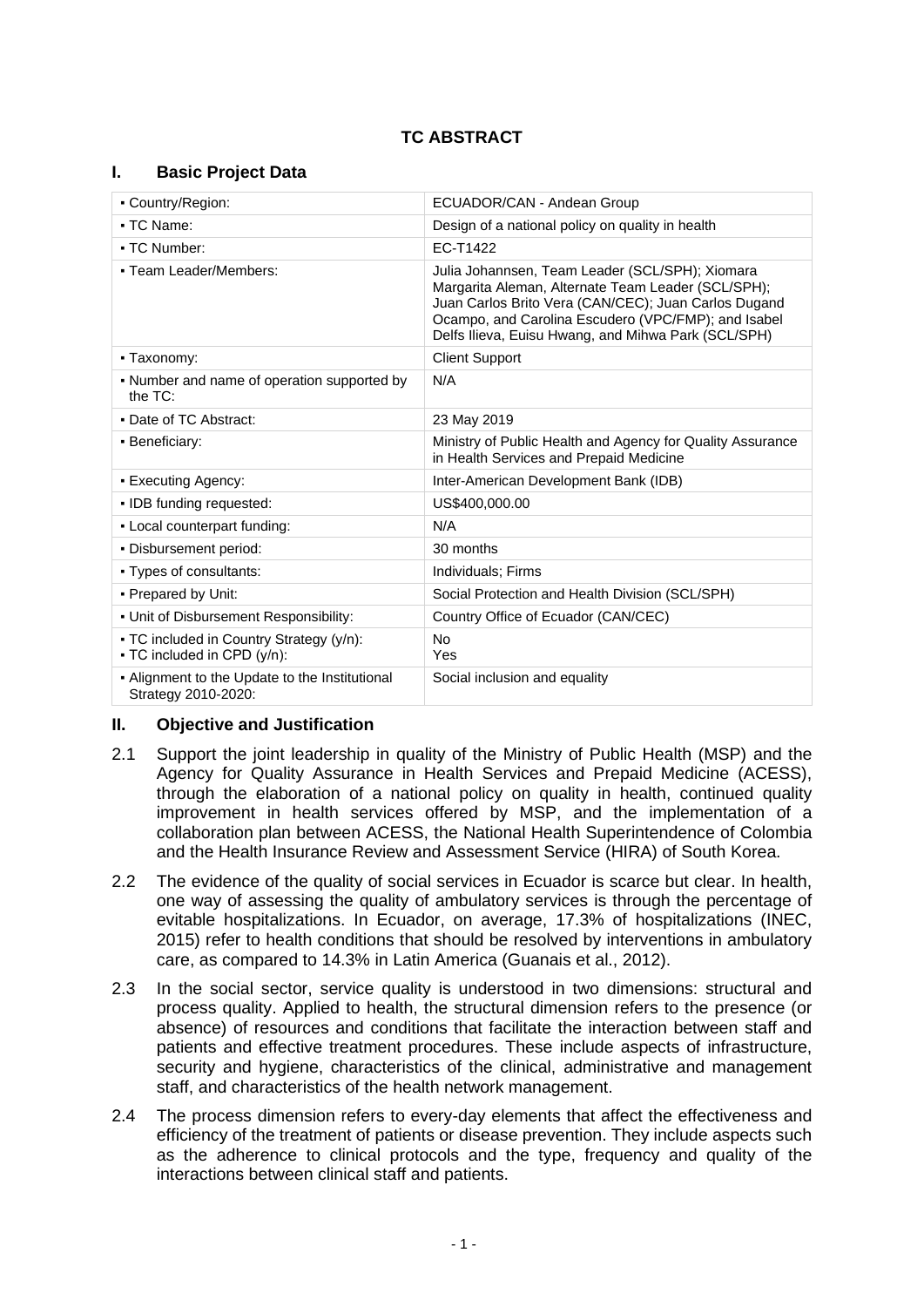- 2.5 In Ecuador's health sector, a common characteristic of the institutions in charge of service quality, apart from being underfinanced and understaffed, is their focus on quality assurance and control rather than the continuous improvement of service quality. While the former focuses on structural quality, the latter explicitly focuses on the quality and efficiency of clinical and administrative processes. While the structural dimension of service quality represents a necessary but insufficient condition for higher effectiveness and efficiency in health care, it is the process dimension of quality that determines the final results and sector performance in terms of health outcomes and their cost effectiveness.
- 2.6 The elaboration and approval of a respective normative framework on structural and process quality standards and implementation procedures are as important as the awareness and capacity building among sector actors and health staff and the institutionalization of continuous quality improvement schemes in the process dimension of clinical and administrative services.
- 2.7 This project will support the respective health sector authorities in both areas and thereby strengthen the joint leadership in quality of the Ministry of Public Health (MSP) and the Agency for Quality Assurance in Health Services and Prepaid Medicine (ACESS).
- 2.8 The experience of the South Korean Health Insurance Review and Assessment (HIRA) system provides a valuable example for successful quality assessment and management in health. Following the National Health Insurance Act of 2000 that designated HIRA as the institution responsible for quality assessment in health, the progressive implementation of a rigorous assessment system effectively confronted the challenges of the South Korean health system in terms of the potential over-use of unnecessary services leading to waste of medical resources, the under-use of services that are unprofitable to medical providers, and high variations in service quality among medical institutions and practitioners. The project includes technical assistance, exchange and collaboration activities that will enable Ecuador's MSP and ACESS to learn from the South Korean experience.

## **III. Description of Activities and Outputs**

- 3.1 **Component I: Normative and operational quality improvement in health.**  The component finances the consulting services required to elaborate a national policy on quality in health, and to train trainers (experts) on continuous quality improvement related to chronic diseases, including a collaborative project focused on improving clinical results of patients with diabetes. In addition, it includes the travel expenses for exchange and collaboration on the implementation of quality management strategies between Colombia and Ecuador and project administration costs.
- 3.2 **Component II: Efficiency increase and quality management in health.** The component finances the consulting services required to analyze opportunities of quality and productivity increase and patient satisfaction in Ecuador's national public health system that will represent useful inputs for the elaboration of the national policy on quality in health under component I, and the travel expenses for exchange and collaboration on the implementation of quality management strategies in health between Ecuador and South Korea.